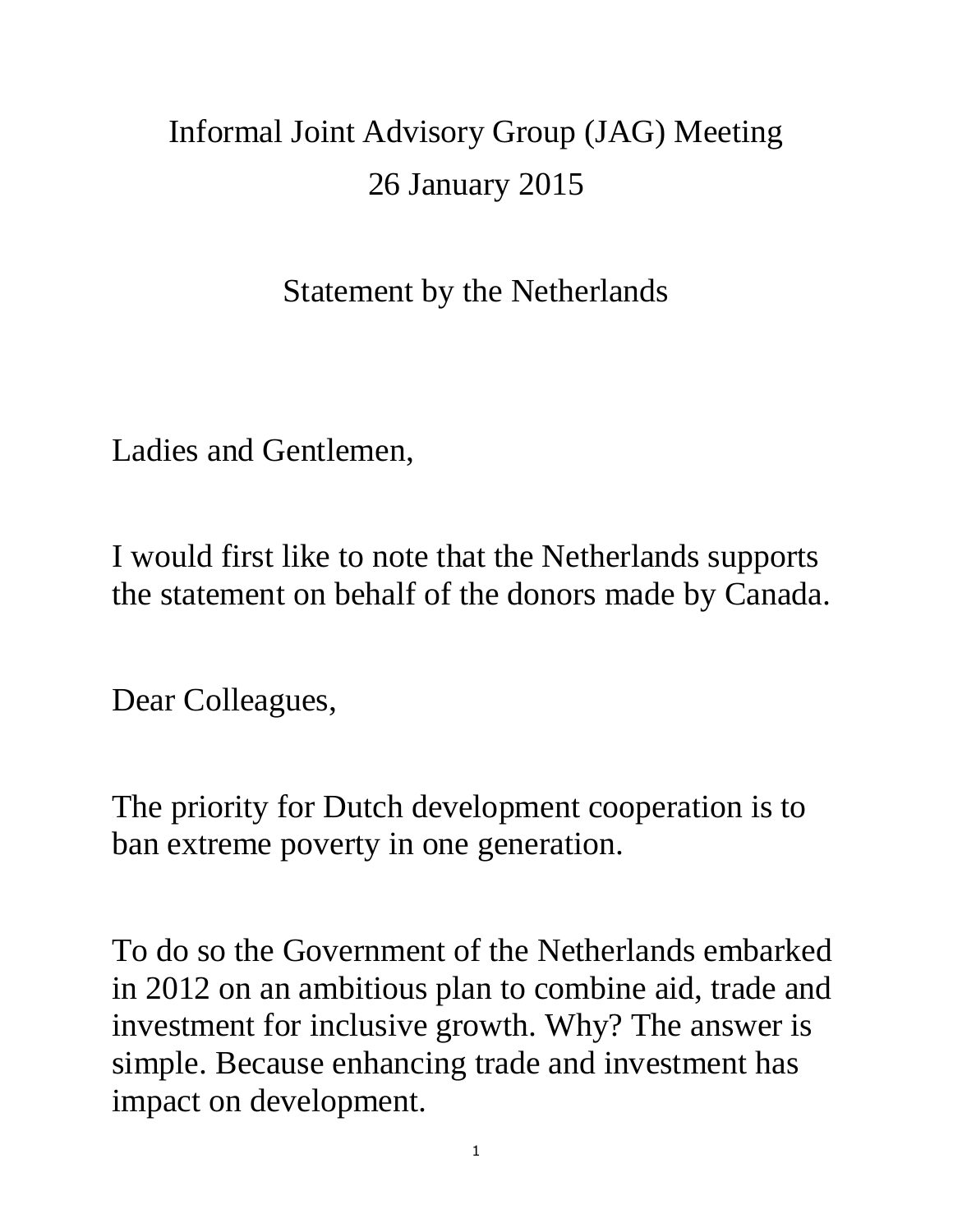The "Aid for Trade" organizations in Geneva play an important role in the implementation of our ideas and strategy. They show us day by day that trade serves as a platform for growth, development, poverty reduction & employment.

But more needs to be done. Many SME's in developing countries lack possibilities to benefit from getting connected to international value chains.

When this is linked with assisting the export promotion efforts of the developing countries we see ITC as a valuable partner. Together with our Centre for the Promotion of Imports from Developing Countries, the CBI, ITC implements several programs in for example Bangladesh, Uganda and Kenya. We will continue to do so in the future.

The independent evaluation shows that ITC is good at what it currently does. We congratulate the current and the past management on this. ITC operates in a niche market where interventions are small and meaningful.